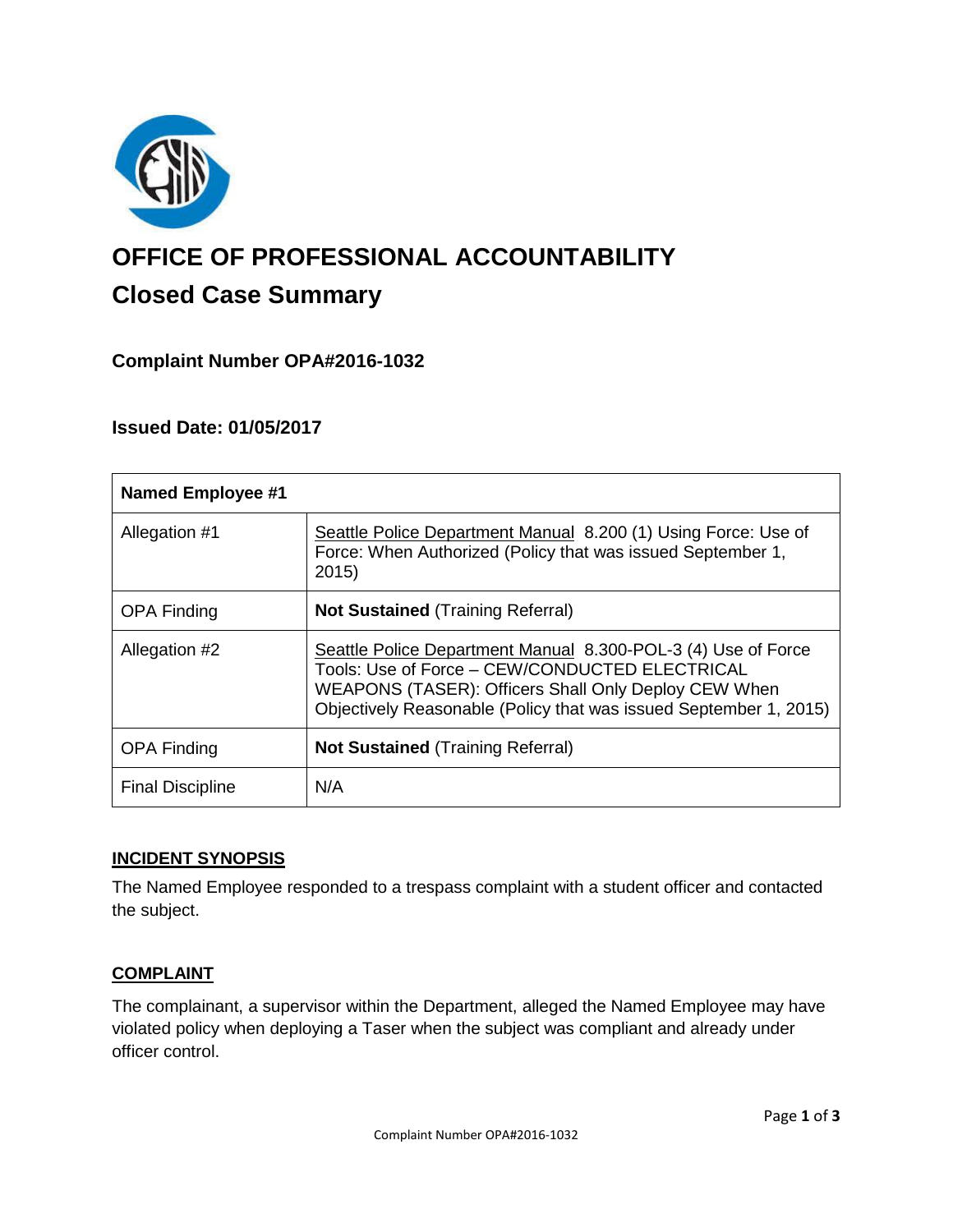## **INVESTIGATION**

The OPA investigation included the following actions:

- 1. Review of the complaint memo
- 2. Review of In-Car Videos (ICV)
- 3. Search for and review of all relevant records and other evidence
- 4. Interviews of SPD employees

### **ANALYSIS AND CONCLUSION**

The complainant alleged that the Named Employee applied his Taser to a subject in violation of SPD policy that restricts the use of the Taser to circumstances in which officers are facing active resistance with a threat of harm. The Named Employee responded to a request to remove a trespasser from private property. The Named Employee and another officer made contact with the subject who refused to leave or provide identification. The officers attempted to take the subject into custody but he resisted arrest. During the struggle the subject kicked the officers and attempted to buck the officers off of him. The Named Employee stated he was concerned after nearly being thrown off the subject that, if the subject was able to get off the ground, he would assault the officers. The Named Employee pulled his Taser and gave four warnings in an attempt to gain voluntary compliance. When that failed to get the subject to comply and stop trying to get up, the Named Employee applied the Taser to the subject. After the single Taser application, the subject ceased his resistance and the officers were able to take the subject into custody. The Named Employee told OPA he applied the Taser to prevent the subject from regaining his feet and assaulting the officers. The ICV of the incident captured some but not all of the incident. The ICV was not able to show what the subject was doing while on the ground because most of the officers' and subject's bodies were blocked from ICV view behind a parked car. Absent clear evidence to the contrary, the officers' perception of the threat they faced while dealing with the subject was carefully weighed. Because the Named Employee articulated a reasonable belief that the subject was going to continue his assault on the officers and the threat of him regaining his feet posed a greater risk of harm, the OPA Director found that the application of the Taser was reasonable. Better articulation of the facts in the use-of-force report by the Named Employee may have alleviated the concerns of the supervisor during his review of this incident and provided a better record of the Named Employee's decision making.

#### **FINDINGS**

#### **Named Employee #1**

Allegation #1 and #2

A preponderance of the evidence showed that the application of the Taser was reasonable. Therefore a finding of **Not Sustained** (Training Referral) was issued for *Using Force: Use of Force: When Authorized* and *Use of Force Tools: Use of Force – CEW/CONDUCTED ELECTRICAL WEAPONS (TASER): Officers Shall Only Deploy CEW When Objectively Reasonable.*